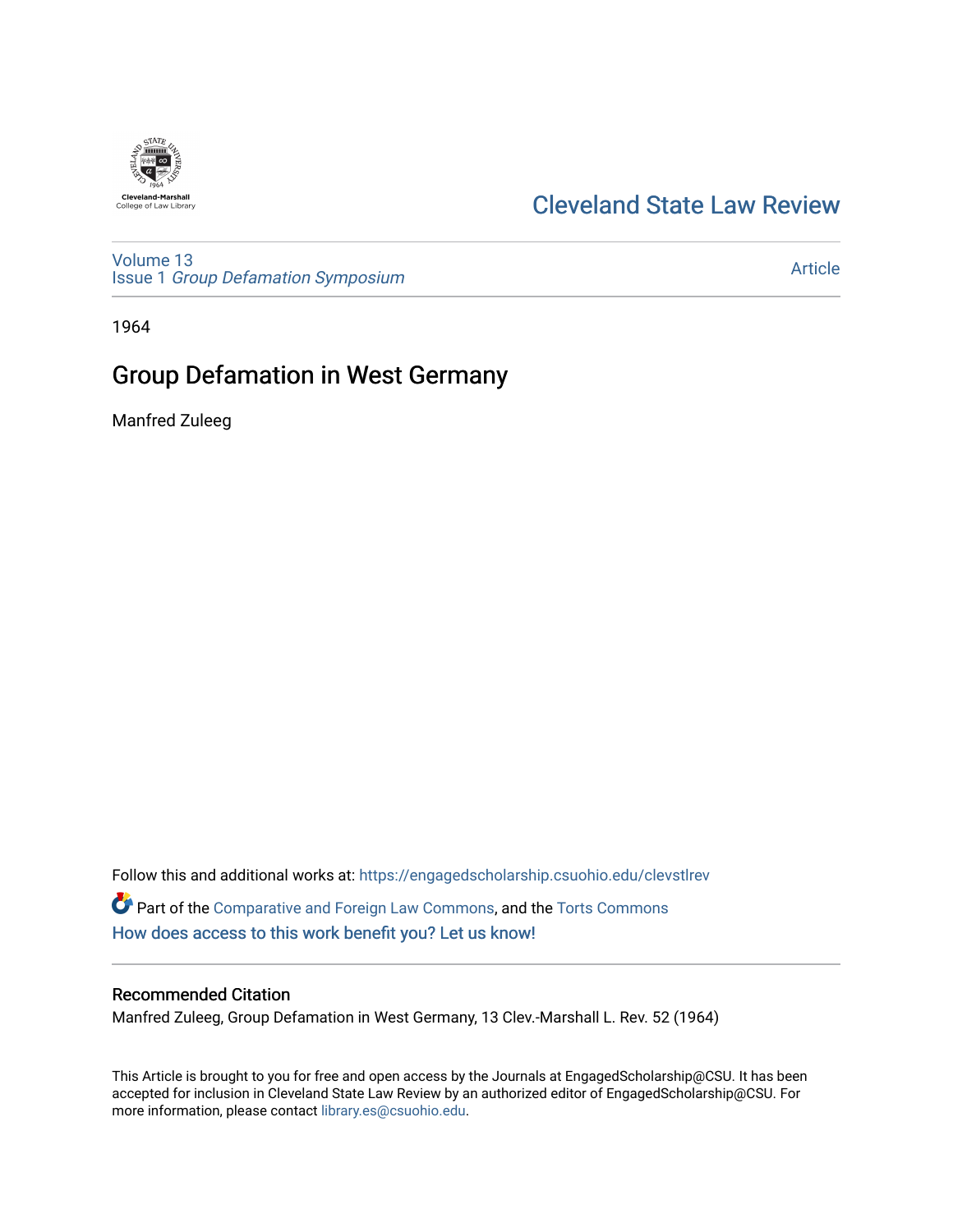# *Group Defamation in West Germany Manfred Zuleeg\**

**N EACH HUMAN** SOCIETY, there are social prejudices against cer- $\mathbf{\mathbf{\underline{I}}}$  tain groups<sup>1</sup> which suffer a more or less discriminating treatment by the other parts of the population. Sometimes the discrimination becomes aggressive. Group defamation and actions of persecution are the consequences.<sup>2</sup> German scholars agree with American sociologists that social prejudices and discriminations are not connected as cause and effect, but as interdependent factors.<sup>3</sup> The origins of a social prejudice are traced by sociologists to an aggressive attitude because of personal or group conflicts or shortcomings.<sup>4</sup> It is difficult, however, for sociologists to explain why the prejudice is directed against just this or that group. Generally, they can only refer to the historical events and circumstances. 5 Hence, a glance into recent German history is unavoidable to determine the principal aims and causation of social prejudices and discriminations in general, and of group defamation in particular.

During the Industrial Revolution, a new class of workers came into being, and was discriminated against for economic reasons. In the course of development towards a welfare society, however, class discriminations tend to disappear.

Apart from the complex Jewish problem, discriminations against religious groups are also of decreasing importance because the influence of religion on daily life is diminishing and people are becoming accustomed to religious co-existence.

Ethnic minorities, especially the Polish population, presented difficulties only in the Wilhelminian era, but by separation of

<sup>\*</sup> Member of Faculty of Institut Fur Das Recht Der Europaischen Gemeinschaften (of the University of Cologne), West Germany.

**<sup>1</sup>** Peter Heintz, Soziale Vorurteile. Ein Problem der Personlichkeit, der Kultur und der Gesellschaft, Cologne, 1957.

<sup>2</sup> See Bruno Bettelheim and Morris Janowitz, Dynamics of Prejudice, New York, 1950; G. B. Simpson and J. M. Yinger, Racial and Cultural Minorities: An Analysis of Prejudice and Discrimination, New York, 1953.

**<sup>3</sup>** For the American side: Joseph H. Fichter, Sociology, Chicago, 1957, pp. 197 et seq.; for the German side: Manfred Rehbinder, Die Diskriminierung: Ihre Ursachen und ihre Bekampfung, Kolner Zeitschrift fur Soziologie und Sozialpsychologie, vol. 15 (1963), pp. 10 *et seq.*

**<sup>4</sup>** John Dollard, Neal E. Miller, Leonard W. Doob *et al.,* Frustration and Aggression, New Haven (Conn.), 1939.

**<sup>5</sup>** Heintz, *op.* cit. *supra* note **1, pp.** 64 *et seq.;* Rehbinder, op. cit. *supra* note **3, p.** 16.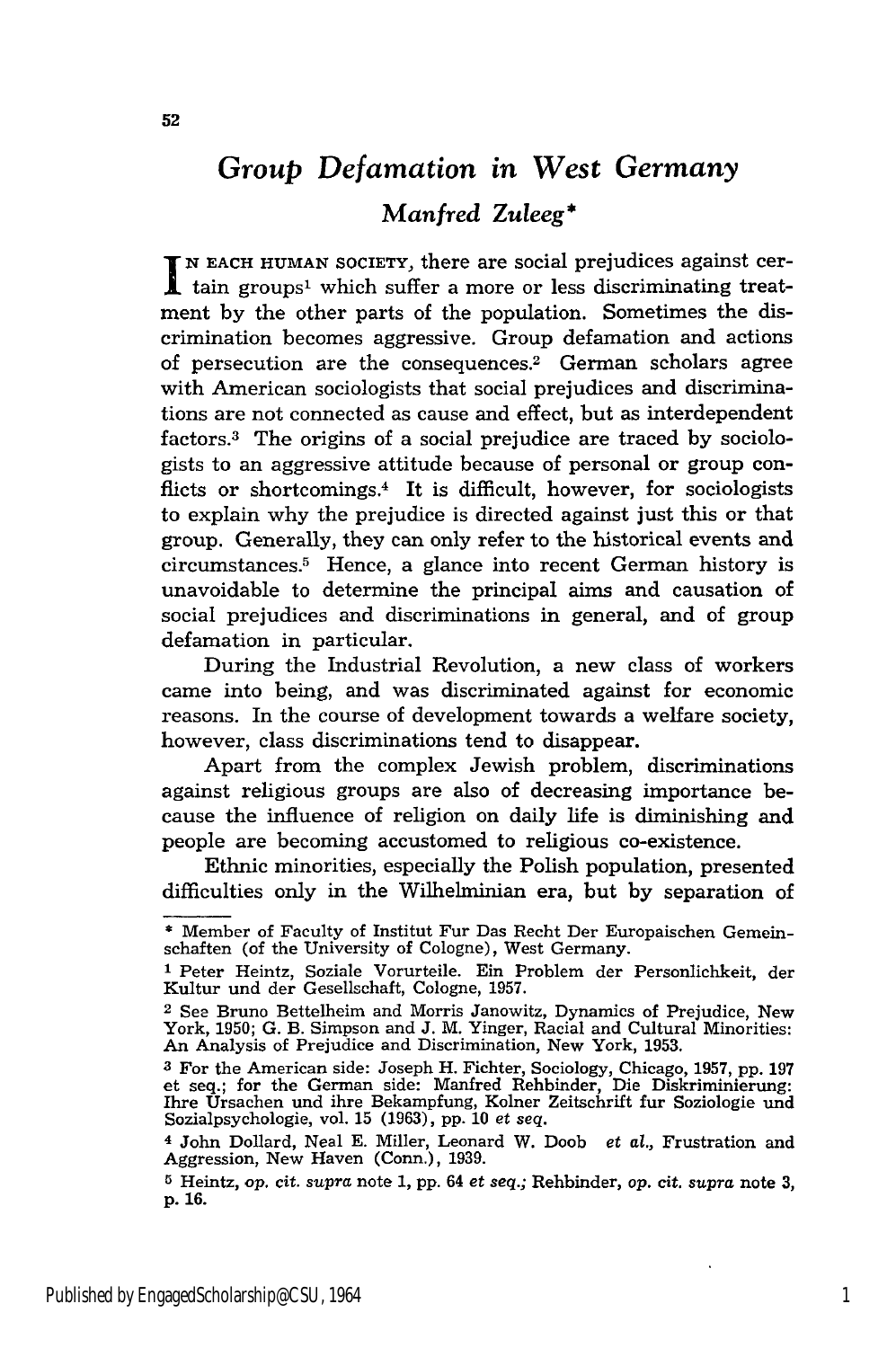almost all the territories with non-German inhabitants of the Reich and the assimilation of non-Germans in the other parts of the country (especially of Poles in the Ruhr district) the difficulties no longer existed. At present, the rather high number of foreign workers,<sup>6</sup> mainly Italians, Spaniards, Greeks, and Turks, form a new minority which could be the object of social prejudice and discrimination. Certainly there are such attitudes toward the "guest" workers, but they are of relatively small importance, thanks to the economic prosperity which prevents envy, and to the good adaptation by the foreigners.

The principal targets of group discrimination and persecution in Germany were the Jews. The roots of the social prejudice were of a religious nature, but that explains modern anti-semitism only to a small extent. This prejudice against the Jews was connected for the most part with nationalism. In the 19th century, when national feeling arose in Germany, the Jews formed a religious *corpus alienum* among the other parts of the population because they, with fellow-believers all over the world, were a distinguishable minority. Thus the national disappointment after the first World War turned against this corpus *alienum* under the pretext of "racial inferiority," though it is hardly possible to speak of a special Jewish race. The anti-semitic feeling, systematically fomented by National-Socialists, exploded into abominable persecution under the regime of Hitler.7 Naturally, after the second world war anti-semitism did not die out overnight. But there were only a few Jews left in Germany and the German people were still under the impression of the horrors of the Third Reich. Under these circumstances, there were only a limited number of cases in which radical diehards showed antisemitic reactions. Anti-semitism has little appeal to youth.

Today, racial discriminations could also be directed against the so-called "Besatzungskinder" (illegitimate children of colored soldiers of the allied troops) and against foreign students of other races. Thus far, only a few cases of racial discrimination against the latter have been reported.

Thus the picture shows that group discrimination presently plays a rather small role in Germany. Nevertheless, tendencies

**<sup>6</sup>** In the beginning of June, 1963, there were 802,200 foreigners working in the Federal Republic and West Berlin *(Handelsblatt,* July **8,** 1963, p. 3).

**<sup>7</sup>**As to the origins and role of antisemitism in Germany, see H. G. Adler, Die Juden in Deutschland, Munich, 1960; A. Leschnitzer, Worterbuch der Soziologie, edited by Wilhelm Bernsdorf and Friedrich Bulow, Stuttgart, **1955,** sub verbo "Antisemitismus" **(p. 16).**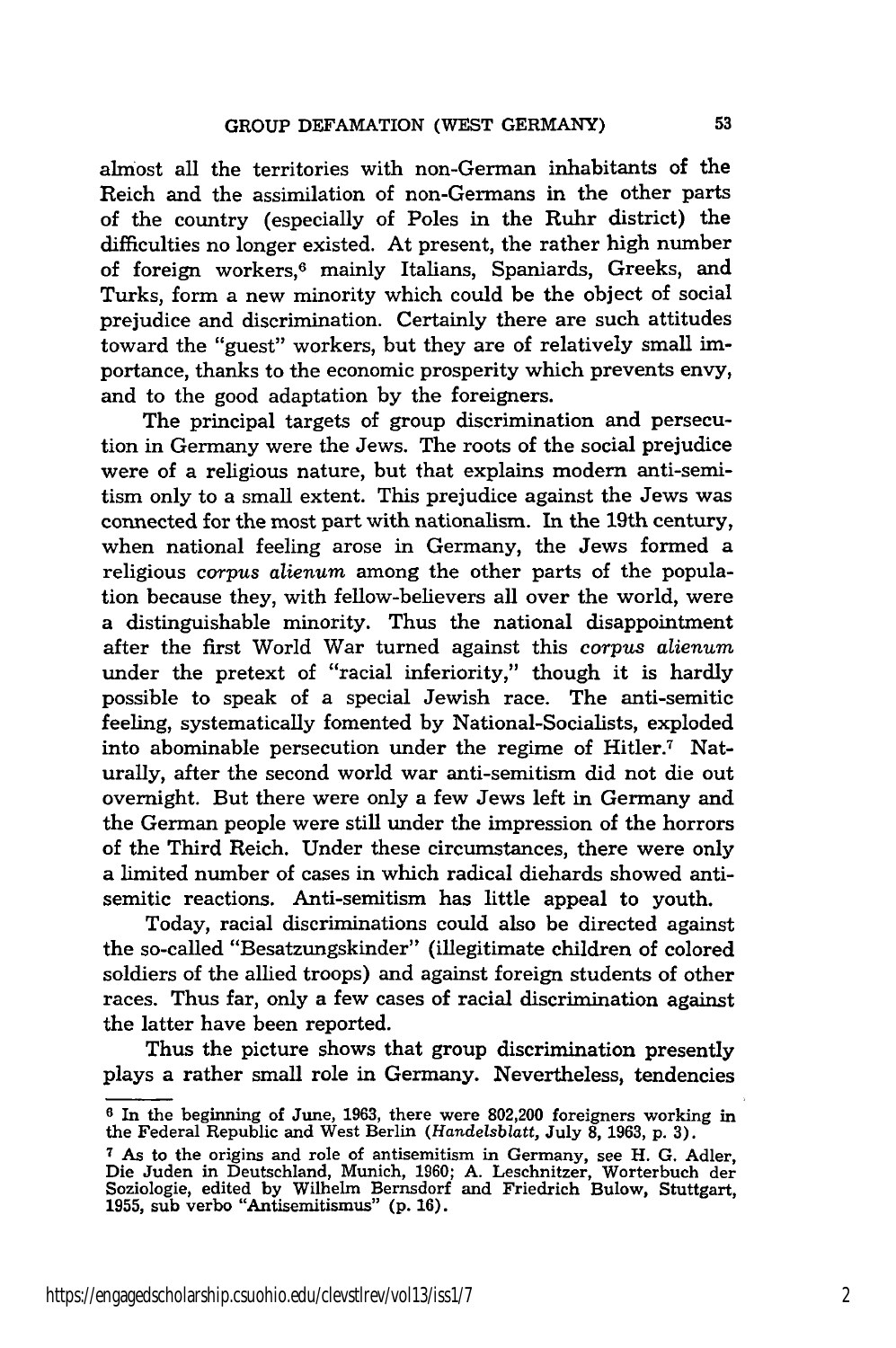in this direction have to be combated from the very beginning, to avoid persecutions like those against Jews. But even without persecutions, group discriminations in all forms are an evil. They make living together of humans difficult, and endanger democratic life, which is based upon the image of a free and equal citizen membership in one or another social group.8

Because of the interdependence of social prejudice and discrimination, an essential contribution is the fight against prejudice by means of enlightenment and education. Of equal importance, however, is the fight against group discriminations themselves. The principal weapon for this purpose is the law, though it is not in itself sufficient.9

The aggressive forms of group discrimination are the most dangerous ones, and thus are the chief objects of legal suppression. The first step of aggressive discrimination is always in the depreciation of the social esteem of a group: the group defamation. The example of Nazism shows that instigation precedes persecution and prepares the minds of the people to agree with extreme forms of discrimination. Therefore, the legal protections against group defamation are of great importance The following investigation will illustrate which protections of this kind exist in the free part of Germany, and whether they are efficient.

#### **Penal Sanctions**

Now, as before, penal law is the most effective means of protection. It is relatively easy to discover the penal sanctions on group defamation in Germany, because the rule *nulla poena sine lege' °* requires a written fixation. Apart from this, the most important penal statutes are codified under federal law. The code is the Strafgesetzbuch (StGB) for the North German Federation of May 31, **1870.** It became the penal code for the Reich by act of May 15,  $1871<sub>11</sub>$  and is still valid as federal law, although with a series of alterations. At the same time, the Länder (states) competence for legislation is only left for subjects which are not exclusively ruled **by** federal law.'<sup>2</sup>

**<sup>8</sup>** See Leschnitzer, *op. cit.,* p. 20.

**<sup>9</sup>**Against an over-estimation of the legal means warns Brierly, Die Zukunft des Volkerrechts, Zurich, 1947, p. 22.

**<sup>10</sup>**Art. 103 para. 2 Grundgesetz (GG).

**<sup>11</sup>***Reichsgesetzblatt,* p. **127.**

<sup>12 § 2</sup> Einfuhrungsgesetz (introductory law), As commentary to that see Leipziger Kommentar, 8th ed., edited **by** Heinrich Jagusch, Edmund Mezger et al., Berlin, **1958,** ann. IV 2 **A.**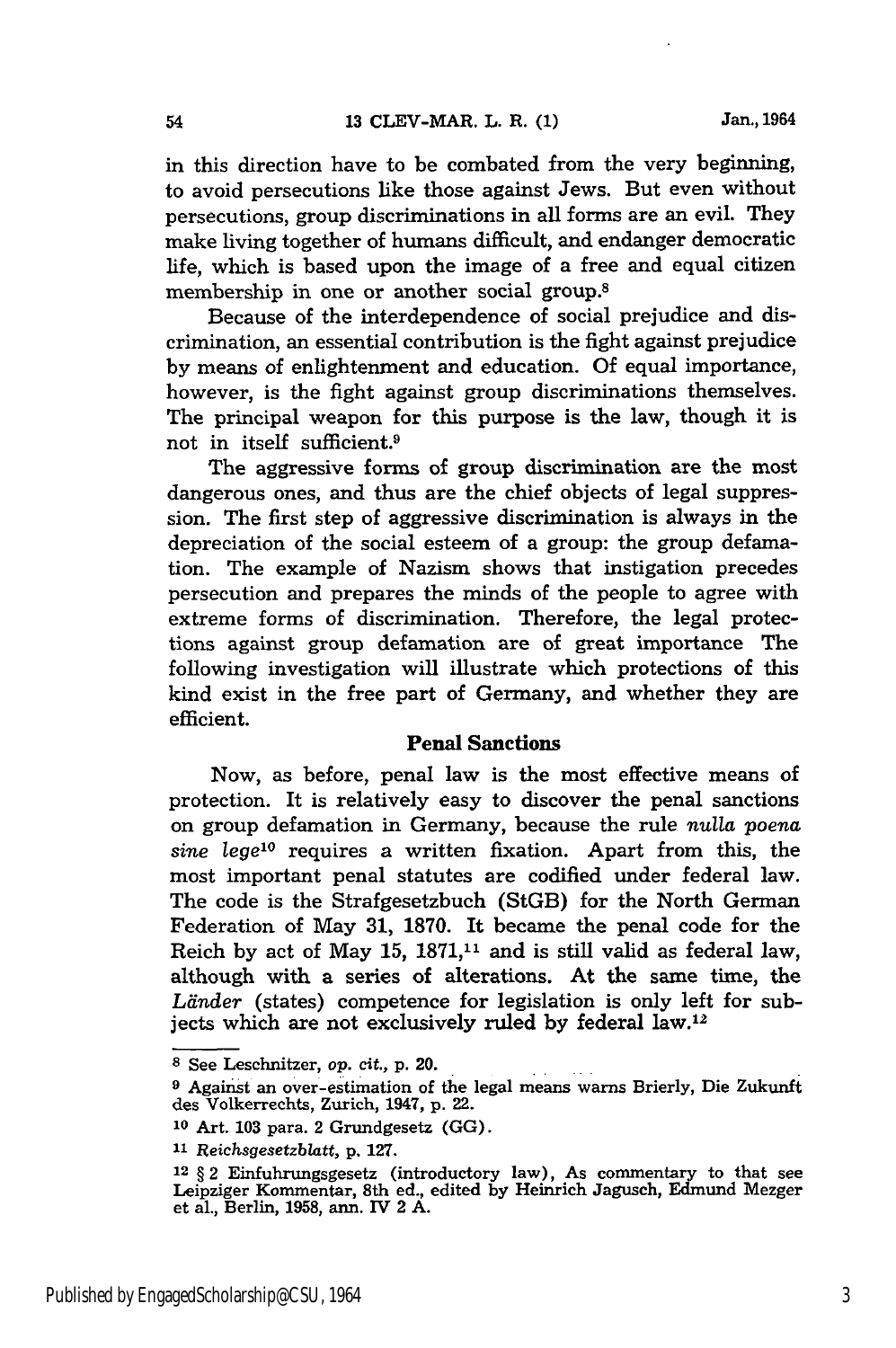#### *I. Honor*

The rules against infringement of a person's honor seem to offer the most obvious protection. These defamation rules are stated in §§ 185 StGB, *et seq.* German law does not differentiate between libel and slander, but between insult (Beleidigung, § 185, which includes the expression of depreciating facts towards the infringed person), and the expression of such facts towards other persons (uble Nachrede, § 186, and Verleumdung, § **187).13** Defense of truth is possible against §§ 186 and 187, whereas defense of legitimate interests is also possible against § 185. Both defenses exclude punition, if they are verified. § 189 StGB protects the reputation of deceased. §§ 185, 186 and 187 lead to punition only on request of the infringed person, § 189 on request of the near relatives. For the victims of the Nazi regime a personal application is not necessary, if there are no remaining kin. The defamor is sentenced by the penal courts. In general, the infringed person has to sue the defamor before the penal courts (Privatklage), but the public prosecutor can indict if this lies in the public interest.

This system shows two things: First, the subject of defamation is completely ruled by federal law, so that the law of the Länder is excluded. Secondly, the necessity of an application of the infringed person and the Privatklage demonstrate the extreme individualistic conception of the defamation rules. A group defamation, however, offends a plurality of men. How are such pluralities protected against defamation? One way was taken by the Reichsgericht in the judgment of March 12, 1936.14 It declared communities and corporations as possible objects of defamation, if they are recognized by law, and if they render public services under approval of the State. Though the Reichsgericht turned away from the individualistic concept during the Nazi time, that was not enough to give any protection to the persecuted groups, especially the Jews. On the contrary, the clause "under approval of the State" favored only Nazi organizations. After World War II, the Bundesgerichtshof enforced the position of corporations and communities. Decisive was the judgment of January 8, 1954,15 **by** which a limited liability com-

**Is** See Kohlrausch-Lange, StGB-commentary, 13th ed. by Richard Lange, Berlin, 1961, ann. I before § 185.

<sup>14</sup>RGSt (official publication of penal judgments of the Reichsgericht), vol. **70, p.** 141.

**<sup>15</sup>**BGHSt (official publication of penal sentences of the Bundesgerichtshof), **vol. 6, p. 186.**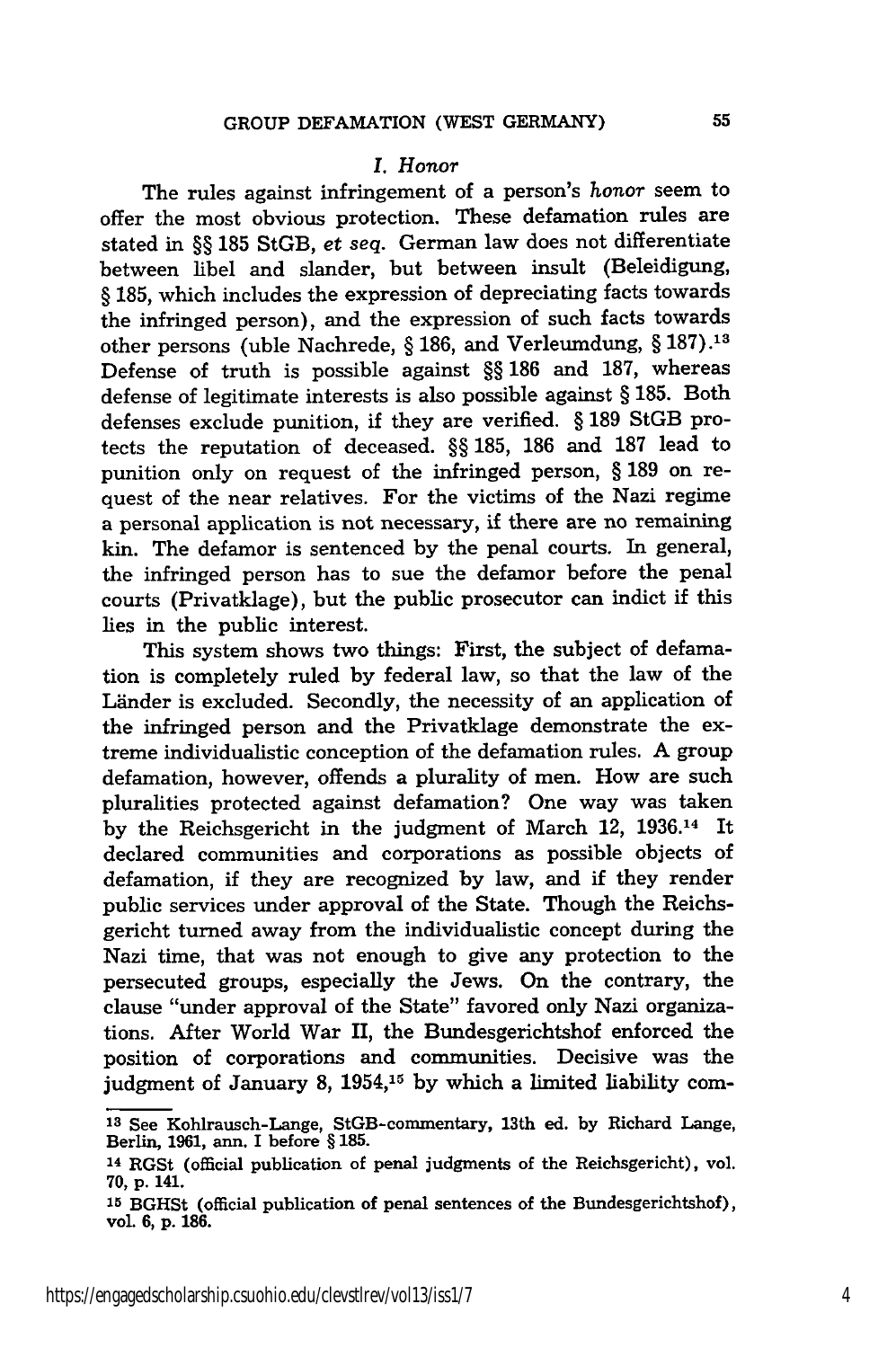pany publishing a newspaper was punished.<sup>16</sup> The new formula of the Bundesgerichtshof was that a corporation or community can be the object of defamation if it fulfills social functions appreciated by law, and if it is able to form a uniform will regardless of the status of a legal person. This jurisdiction met with general consent, so that today such groups are protected against defamation if they are organized in the manner stated above. This can be of importance, for instance, to a Jewish Community. However, the defamed group is usually not organized in the

form of a community or corporation or, at least, is not defamed as an organized group. Therefore, we have to consider the second way developed by German jurisprudence to depart from extreme individualism. It consists of a punition of defamations under a collective denomination. This is consistent with **§§** 185 StGB *et seq.,* only if single persons are involved under the collective denomination. That is the reason why the Courts established the following requirement: It must be possible to individualize the members of the group defamed under a collective denomination. This requirement is necessary because of the individualistic conception of §§ 185 StGB *et seq.,* although certain difficulties in the application cannot be avoided.

For instance, what persons are meant if somebody expresses depreciating opinions about "the Jews" or members of the "Jewish race"? What is the "Jewish race"? Does it mean those people who adhere to mosaic religion? The Oberlandesgericht Neustadt in its decision of April 6, 1949,17 and the Supreme Court of the British Zone in its decision of December 12, **1949,18** capitulated before this difficulty. But the Bundesgerichtshof, in its decree of February 28, 1958,19 found a way out: Defamations of Jews after World War II are deemed to be directed against the people living in Germany who were considered Jews by Nazis and hence persecuted. Thus the defamed persons can be quite easily individualized, and protection against group defamation where it is most necessary becomes possible even with an individualistic law.

In other cases, however, such clever formulations could not be found, so the Bavarian Oberste Landesgericht in its decision

**<sup>16</sup>**Critical Kohlrausch-Lange, *op. cit. supra* note 13, ann. III to § 185.

**<sup>17</sup>**Hochstrichterliche Entscheidungen in Strafsachen (HESt), vol. 2, p. 270.

**<sup>18</sup>**Official publication (OGHBZ), vol. 2, p. 291.

**<sup>19</sup>**BGHSt, vol. **11, p. 207.**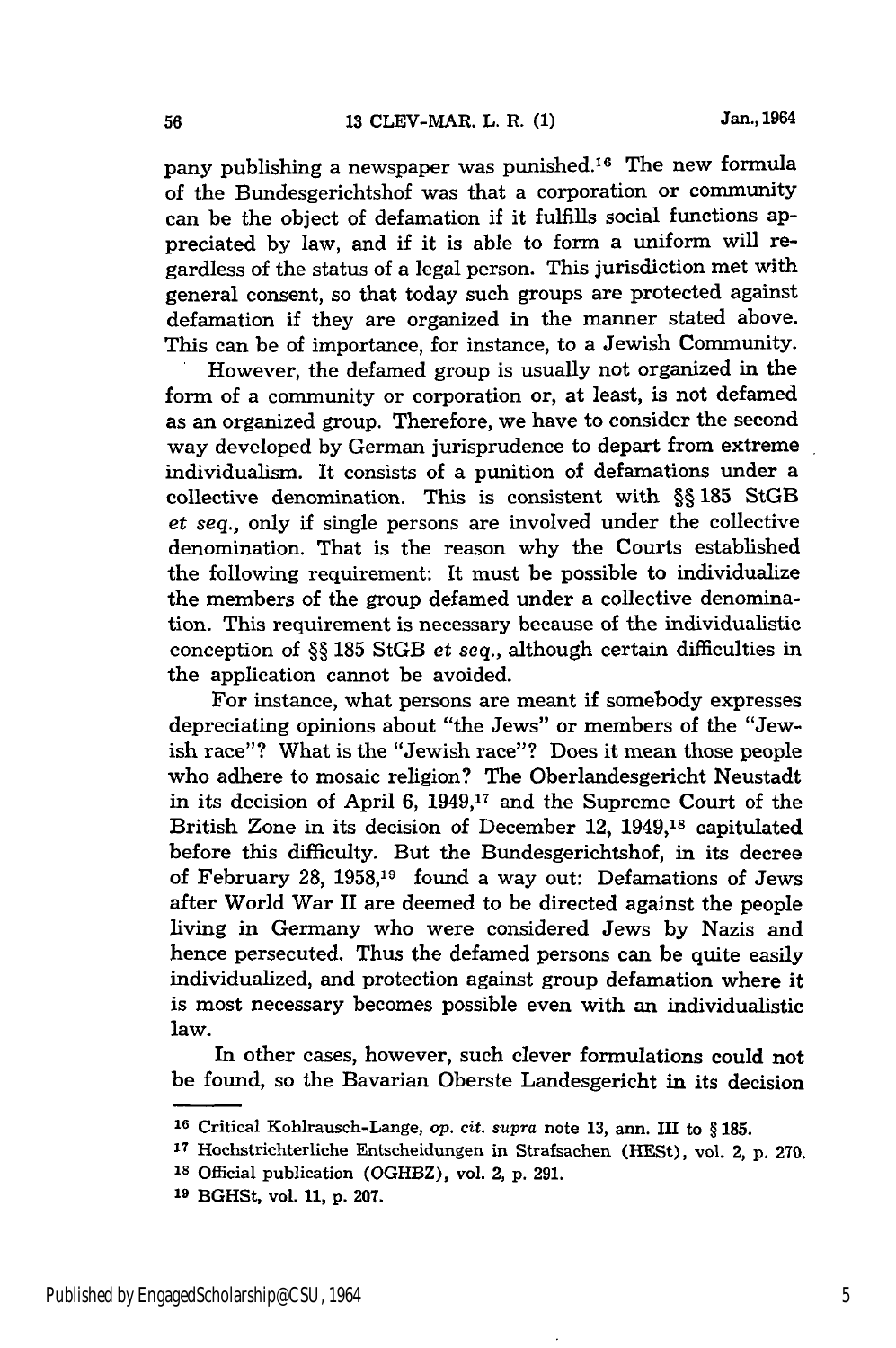of April 9, 1952,20 denied the possibility to individualize "attorneys in patent suits." The Bundesgerichtshof denied this possibility for "those involved in denazification" in its decision of November 23,  $1951<sup>21</sup>$  but held an affirmative position concerning the "resistance fighter in the Third Reich."<sup>22</sup>

Thus §§ 185 StGB, *et seq.,* gives only partial protection against group defamation, namely to an organized group which is defamed, or to the persons who can be individualized from a collective denomination which has been defamed.

#### *II. Public Order*

Group defamation can, however, also cause a danger to *public order* as outlined previously. The penal statutes for the protection and maintenance of public order are contained in §§ 123 StGB, et seq. Until a short time ago, the only rule relevant for our subject, § 130 StGB, was restricted to a very narrow field of application:

He who incites publicly different classes of the population in a way which endangers public peace, to commit actions of violence against each other, will be imprisoned up to two years, or fined.

Though the jurisprudence interpreted "class of the population" in a very broad sense,<sup>23</sup> it could not include the usual group defamation under this rule, because incitement to actions of violence was lacking.

Even after 1945 neither the Allied nor the German legislature deemed it necessary to enact a provision against all group defamations. Only Bavaria made an exception: By Law of March 13, 194624 expressions of race mania or national hatred were penalized if they disturbed the population and thus endangered public peace and order. Before the creation of the Federal Republic, such authority was without doubt vested in the Land Bavaria. But even after the Grundgesetz<sup>25</sup> came into force, the Law re-

**<sup>20</sup>**Neue Juristischer Wochenschrift (NJW), 1953, p. 554.

<sup>21</sup> BGHSt, vol. 2, p. 38.

<sup>22</sup> Decision of May 8, 1952 (NJW, 1952, p. 1183).

**<sup>23</sup>** Reinhart Maurach, Deutsches Strafrecht, Besonderer Teil, 3rd ed., Karlsruhe, 1959, p. 343. Compare, for instance, the decision of the Reichsgericht<br>of November 10, 1899 (RGSt, vol. 32, p. 352), where it considered the Jews<br>to be a "class of the population," thus not using the notion in a narr

**<sup>24</sup>**Bayerische Bereinigte Sammlung, vol. III, p. 149.

**<sup>25</sup>** Constitution of the Federal Republic.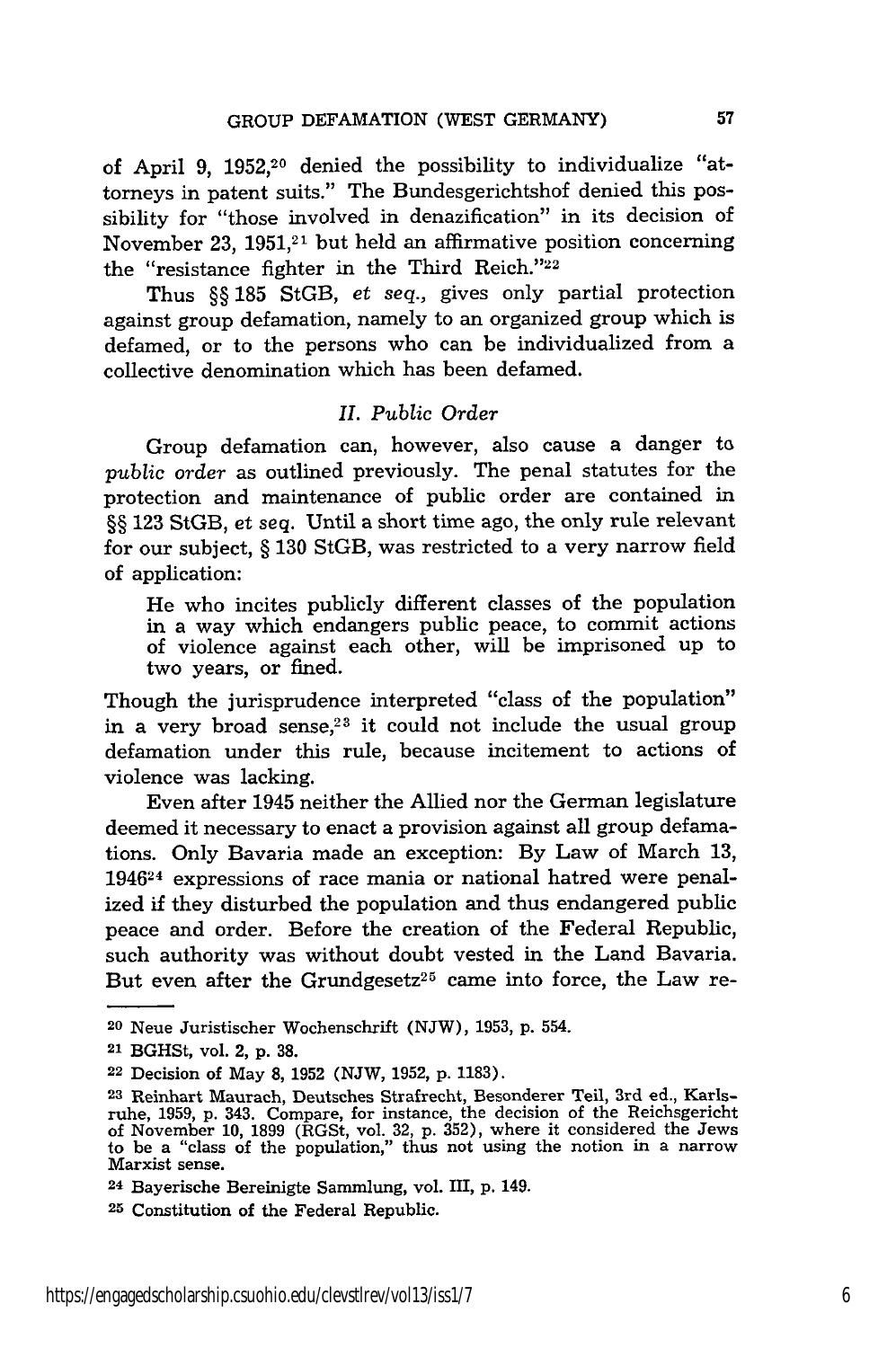mained valid, since the federal rules for the protection and maintenance of public order do not completely cover this matter. Thus at least defamations of racial or national groups could be punished in Bavaria.

The Bund planned for a long time to introduce a similar federal law, but it was only under the impression of the antisemitic excesses which occurred at the turn of the year from 1959 to 1960, that the Bundestag rather quickly passed a bill<sup>26</sup> modifying § **130** StGB as follows:

He who attacks the dignity of other men in a way likely to disturb public peace, by

1) inciting hatred against parts of the population,

2) instigating actions of violence or despotism against them or

3) insulting, ridiculing or defaming them,

will be imprisoned not less than three months, and may be fined.

This Federal law combines protection of the dignity of men and of public peace.<sup>27</sup> It abolished the Bavarian Law, having rendered it superfluous. The modified version of § **130** StGB has an even broader field of application than the Bavarian Law, protecting all kinds of groups. Intentionally, the words "parts of the population" were used to exclude all doubts that the group must be distinguished from other people.<sup>28</sup> All kinds of general defamations are covered by the rule. The only restriction is the necessity of a danger to the public peace. An actual disturbance of public peace, however, is not required. Thus § 130 StGB establishes a rather far-reaching and complete protection against group defamations and prevents group persecutions at an early stage.<sup>29</sup>

#### *III. Integrity of the State*

Additionally, rules concerning crimes against the integrity of the State are applicable in certain cases. A decision of the Bundesgerichtshof of February 28, 1959,<sup>30</sup> based the confisca-

58

**<sup>26</sup>**6th Strafrechtsanderungsgesetz of June 30, 1960 (Bundesgesetzblatt, part **I, p.** 478).

**<sup>27</sup>**Kohlrausch-Lange, *op.* cit. *supra* note 13, ann. II to § 130, modified version.

<sup>&</sup>lt;sup>28</sup> Report of the Legal Committee of the Bundestag (German Bundestag, 3rd election period, printings No. 1746). See also printings No. **918** and 1143 in-cluding the report of deputy Benda (appendix to printings No. 1143).

**<sup>29</sup>**Schafheutle, Juristenzeitung 1960, pp. 470 et seq., who speaks of the complementary functions of § **130** and § 220 a StGB (penalizing genocide). **30** BGHSt, vol. **13,** p. **32.**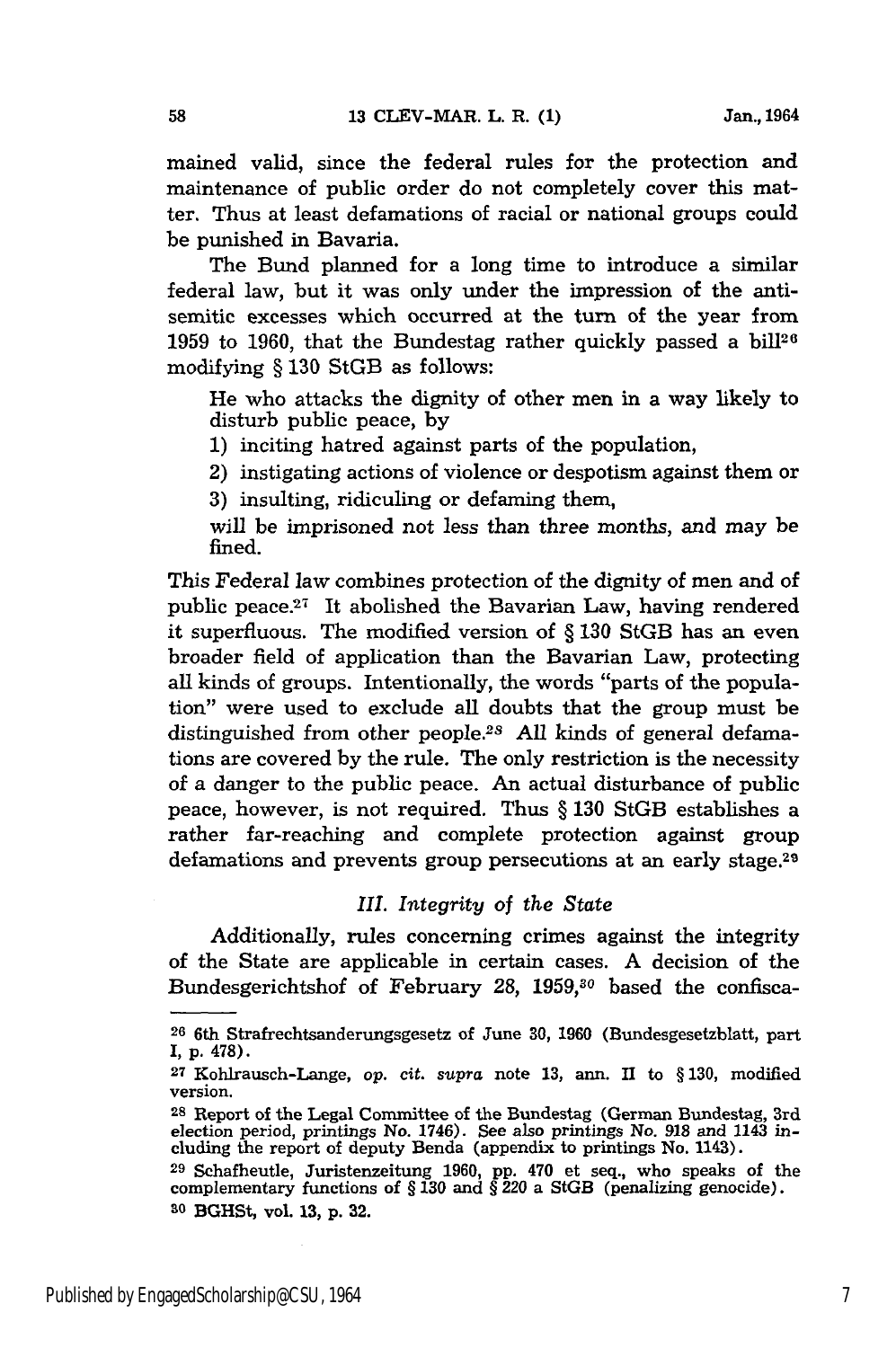tion of a brochure against Jews in leading positions upon § 93 StGB (prohibiting publications which are in favor of overthrowing the constitutional order). The Bundesgerichtshof held that it was the purpose of the brochure to oppress democratic freedom.

#### *IV. Result*

The result is that with the penal statutes, German law presently provides sufficient protection against group defamation. If more than one of the mentioned statutes are violated, then they are applicable at the same time because they protect different values. 31 As penal law, the statutes punish human acts, but they can also lead to confiscation of property,32 even without punition, as was the case in the decision of the Bundesgerichtshof of April 21, 1961,<sup>33</sup> by which the anti-semitic, inflammatory book "The Federal Reserve Conspiracy" by Eustace Mullins was confiscated. The Bundesgerichtshof held that it was of no importance whether the book was forbidden in the United States or not.

## **Other Legal Protections against Group Defamations**

### *I. Civil Law*

Besides the penal law, the civil law contains provisions to protect against group defamations. In general, these provisions are closely connected with the penal law.

Like penal law, civil law is codified on the federal level. The code is the Burgerliche Gesetzbuch (BGB) of August 18, 1896, 34 with numerous modifications. The BGB regulates the law of torts in §§ 823 *et seq.,* § 823 para. 1, protecting absolute rights, mentions only the honor of a person as a right which could be affected by group defamation. Besides this, the right of personality (Persönlichkeitsrecht) could be touched. It is well settled law that the general clause "and other rights" of § 823 para. 1 comprises such a right of personality. $35$  To invoke this law, group defamation must affect the right of personality or honor of one person or a number of individual persons.

**<sup>31</sup>** See § **73** StGB.

**<sup>32</sup>** § 86 StGB.

**<sup>3</sup>** NJW 1961, **p.** 1364.

**<sup>34</sup>**Reichsgesetzblatt, p. 195.

**<sup>35</sup>**See decision of the Bundesgerichtshof of May 20, 1958 (official publication of the civil law decisions: BGHZ, vol. **27,** p. 286).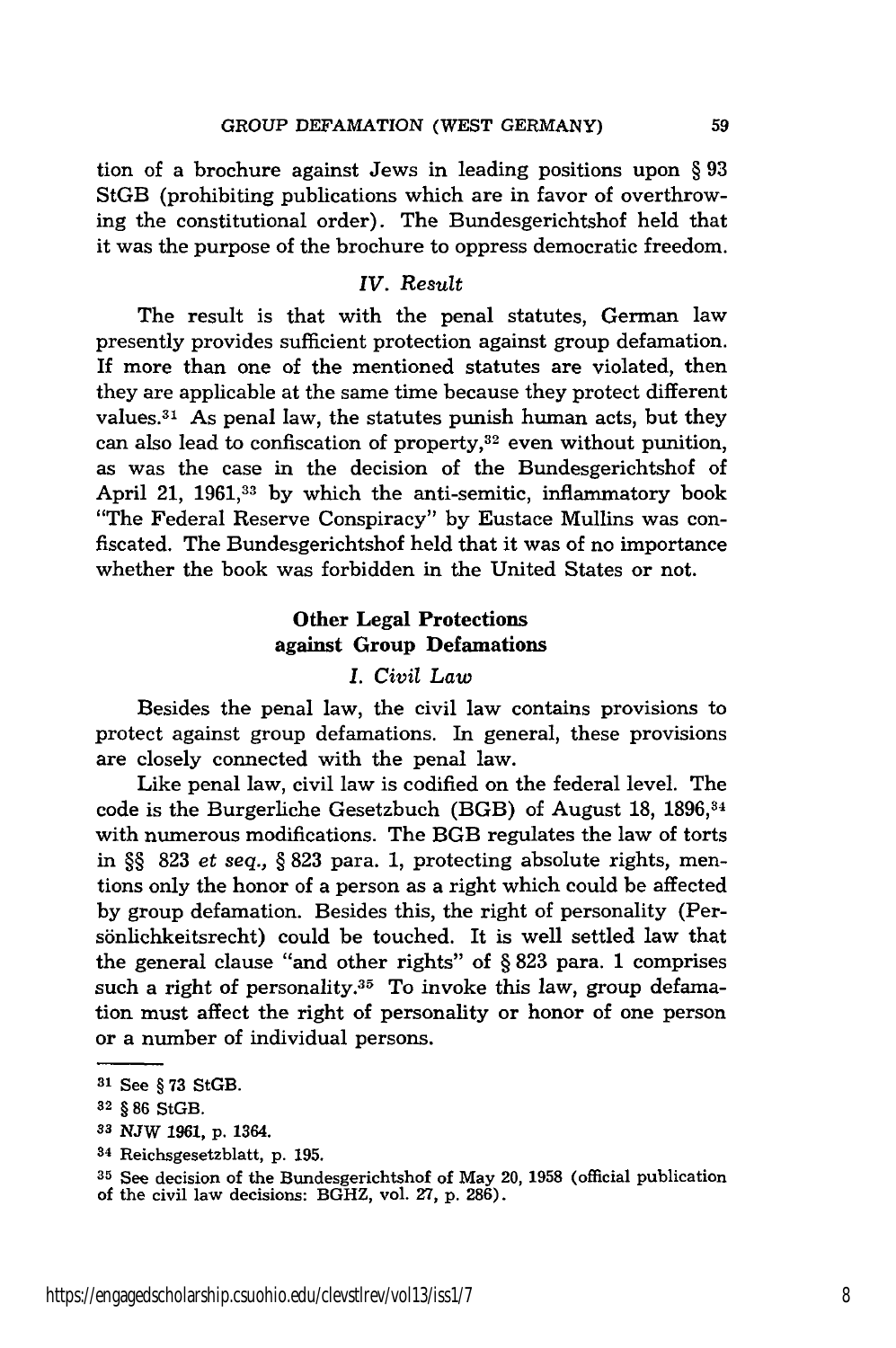§ **823** para. 2 requires only that a "Schutzgesetz" (protective law) is infringed. A "Schutzgesetz" is especially the StGB. Nevertheless, group defamation comes within the terms of § **823** para. 2 merely if the number of persons hurt can be individualized, for the law of torts aims to protect individual rights. The same is the case with § **826** BGB which grants restoration for deliberate damage. The consequence of all three rules, §§ **823** para. **1,** para. 2 and **826,** is that the offender has to restore the damage cause. But group defamation will cause, in general, only immaterial damage, and the BGB gives restoration of immaterial damages only in exceptional cases.

One of these exceptions is to be found in the law of torts in § **847** BGB. While in former times jurisprudence stuck to the wording of § **847,** which requires that either a person's body, health or freedom is hurt, today it follows a much broader interpretation. It applies § 847 BGB *per analogiam* on infringements of the right of personality.36 This principle is important for cases of group defamations, because the right of personality always will be infringed when the persons hurt by the defamor can be individualized. Should, therefore, all the members of the group be able to ask for restoration of immaterial damages? This will be the unavoidable consequence of the mentioned doctrine, but since the compensation granted by § 847 BGB is not a penalty or an atonement but a sort of satisfaction, $37$  the number of persons affected can be taken into account.

Through §§ 403 Strafprozessordnung, *et seq.,* provides for the possibility of combining the action for restoration of damage with the penal procedure, people usually do not take advantage of this possibility,38 and therefore, they must sue the defamor before the civil courts.

The BGB gives still another means of protection against group defamation: the *Unterlassungsklage,* also based upon §§ 823, *et seq.,* but without the requirement of *culpa* (guilt).39 The Unterlassungsklage comprises both the action for revo-

**<sup>36</sup>**Decision of the Bundesgerichtshof of February 14, 1958 (BGHZ, vol. 26, p. 349); confirmed by the decision of September 19, 1961 (BGHZ, vol. **35, p. 363).**

**<sup>37</sup>**Josef Esser, Schuldrecht, 2nd ed., Karlsruhe, **1960.**

**<sup>38</sup>** For the reasons see Eberhard Schmidt, Commentary to the Strafproze-Bordnung, part II, Gottingen, **1957.**

**<sup>39</sup>** Enneccerus-Lehmann, Schuldrecht, 15th ed., Tubingen, **1958,** with reference to the jurisdiction.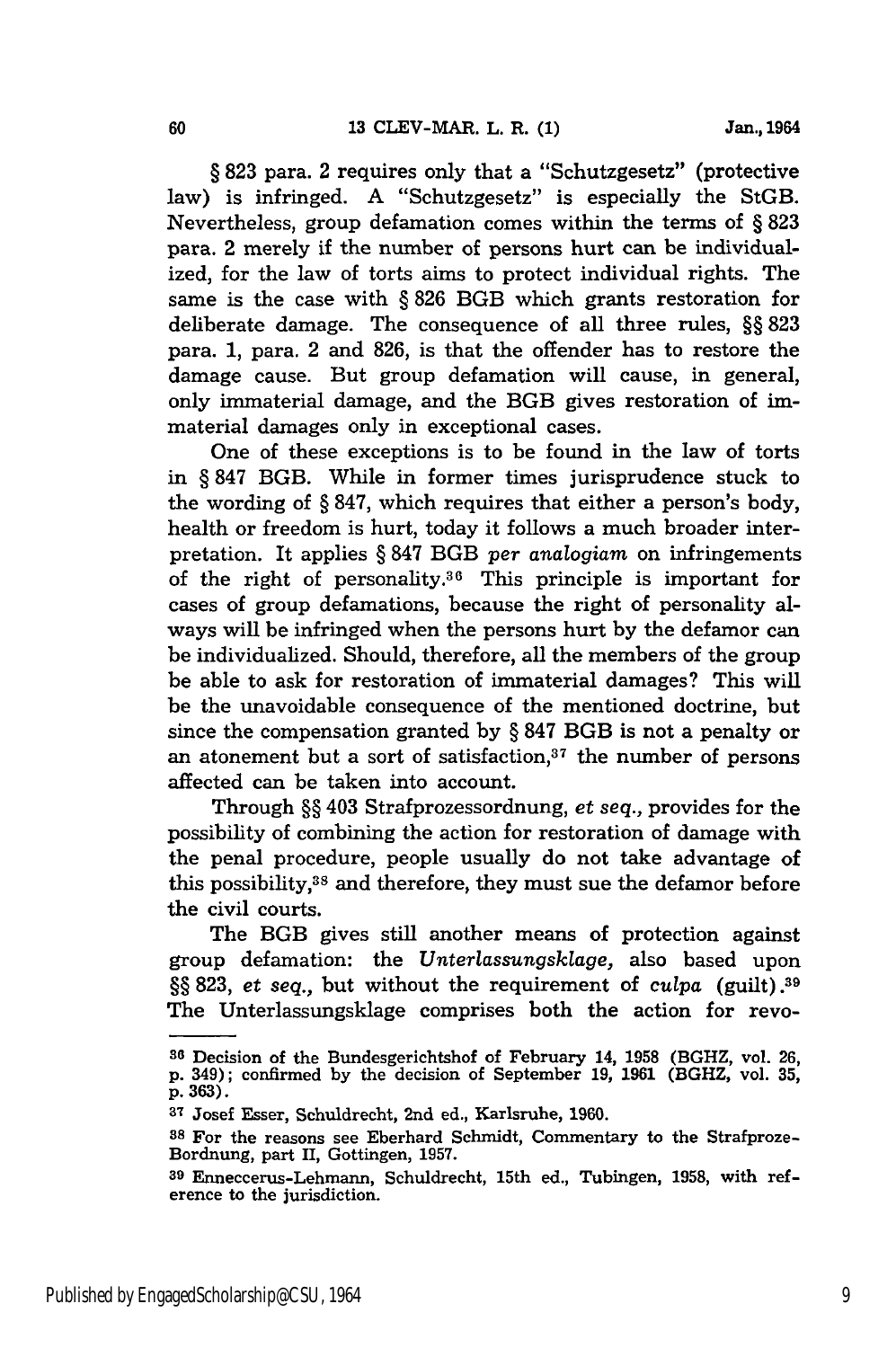cation of a defamatory expression which continues to have harmful consequences, and the action to procure an injunction against imminent defamations in the future. This is a rather effective weapon against group defamation if the persons hurt can be individualized, which requirement is valid as well for the Unterlassungsklage.

#### *II. Police Law*

Police law is another instrument against group defamations. The police fulfill preventive and repressive tasks as well as prosecuting tasks. As prosecuting authority, the police act only as an organ of the public prosecutor, who indicts criminals. This activity leads to a trial where the provisions of penal law come into force. The preventive and repressive tasks of the police are independent activities. Nevertheless, a close connection to penal law exists because the police must always have a legal basis for their activities. The legal basis for preventive and repressive actions of Bavarian police refers expressively to the penal statutes and to assaults on the constitutional order.<sup>40</sup> In the other Länder, the rules authorizing preventive or repressive actions of the police do not mention penal statutes. The general clause "offense against public peace and order" contained in all these statutes includes infringements of penal statutes.<sup>41</sup> Group defamations usually represent infringements of penal statutes, thus empowering the police to undertake preventive and repressive action. Which actions they will take lies within their discretion.

#### *III. Constitutional Law*

Constitutional law in the Federal Republic guarantees as fundamental rights the dignity of man, freedom, and equality before the law. $42$  These rights are to be upheld by the State. More and more, however, doctrine and case law tend to transfer these principles into civil law as well, so that they obligate private per-

42 Art. **1,** 2 and **3 GG.**

<sup>40</sup> Art. **5** Polizeiaufgabengesetz of October 16, 1954 (Bayerische Bereinigte Sammlung, Vol. I, p. 442, amended by law of July 15, 1957 (Gesetz- und Verordnungsblatt, p. 160) and of November 28, 1960 (Gesetz- und Verordnungsblatt, p. 266).)

**<sup>41</sup>**Alfred Bochalli, Besonderes Verwaltungsrecht, 2nd ed., Cologne/Berlin/ Bonn/Munich, **1963,** p. **76.**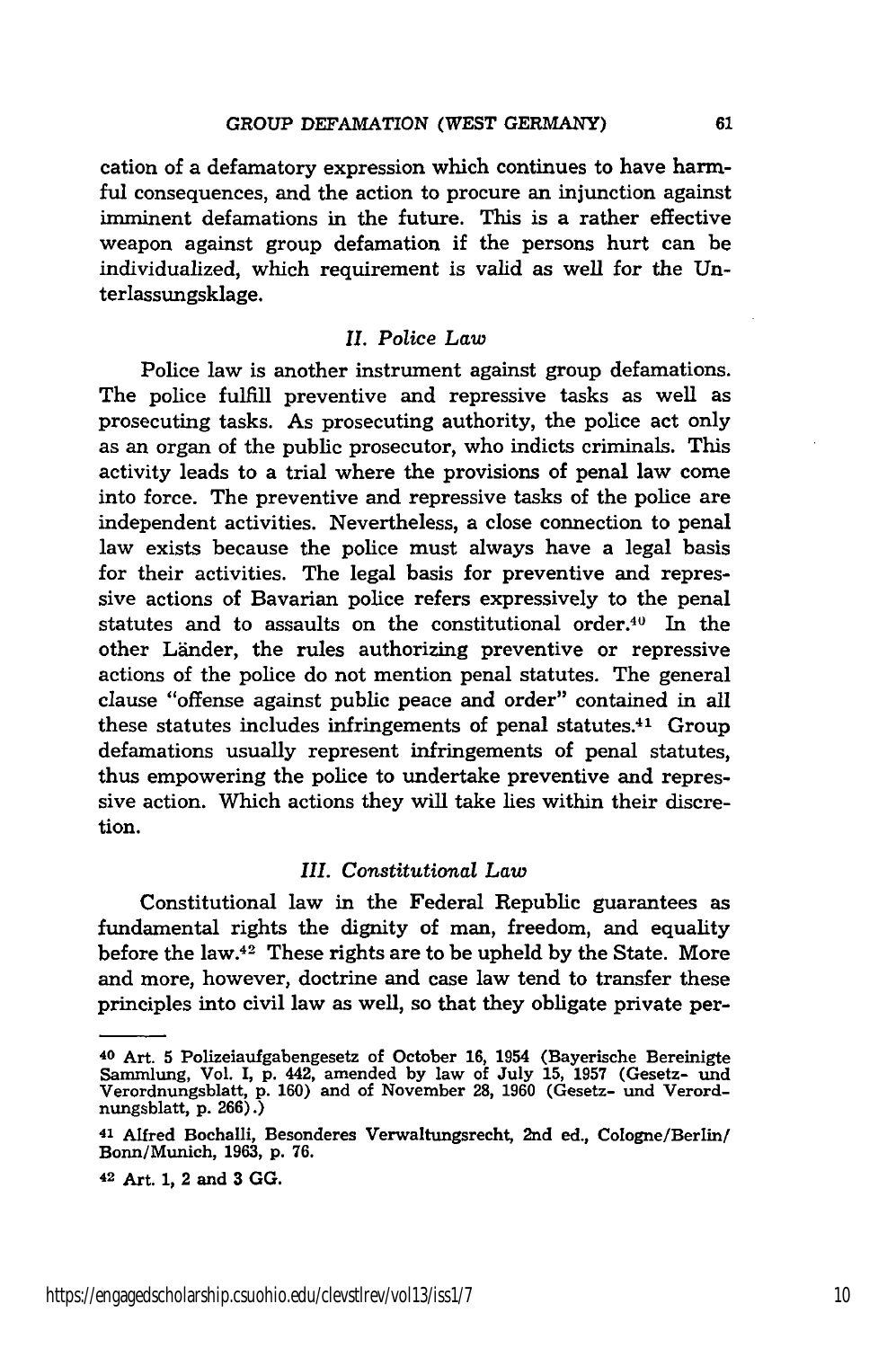sons. The extent and method of the transposition is presently one of the most discussed problems of jurisprudence in Germany.<sup>43</sup> For the campaign against group defamation this is not of direct importance because thus far special sanctions against defamations are not derived from Art. 1, 2 and 3 GG. The existing protections in penal, police and civil law are considered to be sufficient. It may be that a discriminatory act is at the same time a defamation. If constitutional law applies to this case, it is not directed against the defamation as such, but against the discriminatory act.

#### **Constitutionality**

Finally, the constitutionality of the legal means in fighting group defamations must be examined.

Under the division of authority between the Bund and the Länder, there are no objections against the mentioned rules. The Bund has competence for legislation in the field of penal and civil law according to Art. 74, no.  $1$  GG; the Länder have authority to pass bills concerning police law according to Art. 70 para. 1 GG.

Art. 5 para. 1 **GG** guarantees the freedom to express one's opinion in speech, writing or picture. Is this fundamental right touched by the legal protections against group defamations?

Art. 5 para. 2 GG establishes the limits of the freedom to express one's opinion. These are general laws, rules for the protection of youth and of a person's honor. There is no doubt that the BGB, $44$  the StGB $45$  and the police law $46$  belong to the general laws in the sense of Art. 5 para. 2 **GG.** Since the protections against group defamation are anchored in these laws their constitutionality with respect to Art. 5 para. 1 GG follows from Art. 5 para. 2. This is justified since the dignity and the fundamental rights of other men may not be injured under the pretext of free expression of opinion.

The guarantee of freedom of art, science, research, and

**<sup>43</sup>**See especially Walter Leisner, Grundrechte und Privatrecht, Munich, **1960,** pp. **306** *et seq.;* Hans C. Nipperdey, Grundrechte und Privatrecht, Festschrift Erich Molitor, Munich/Berlin, **1962, pp. 17** et seq.

**<sup>44</sup>**Decision of the Bundesverfassungsgericht of January **15, 1958** (official publication: BVerfGE, vol. 7, p. 234).

**<sup>45</sup>**Bundesgerichtshof, decision of February 1, 1954 (BGHZ, vol. 12, p. 202).

**<sup>46</sup>**Decision of the Bundesgerichtshof, *supra* note 45.